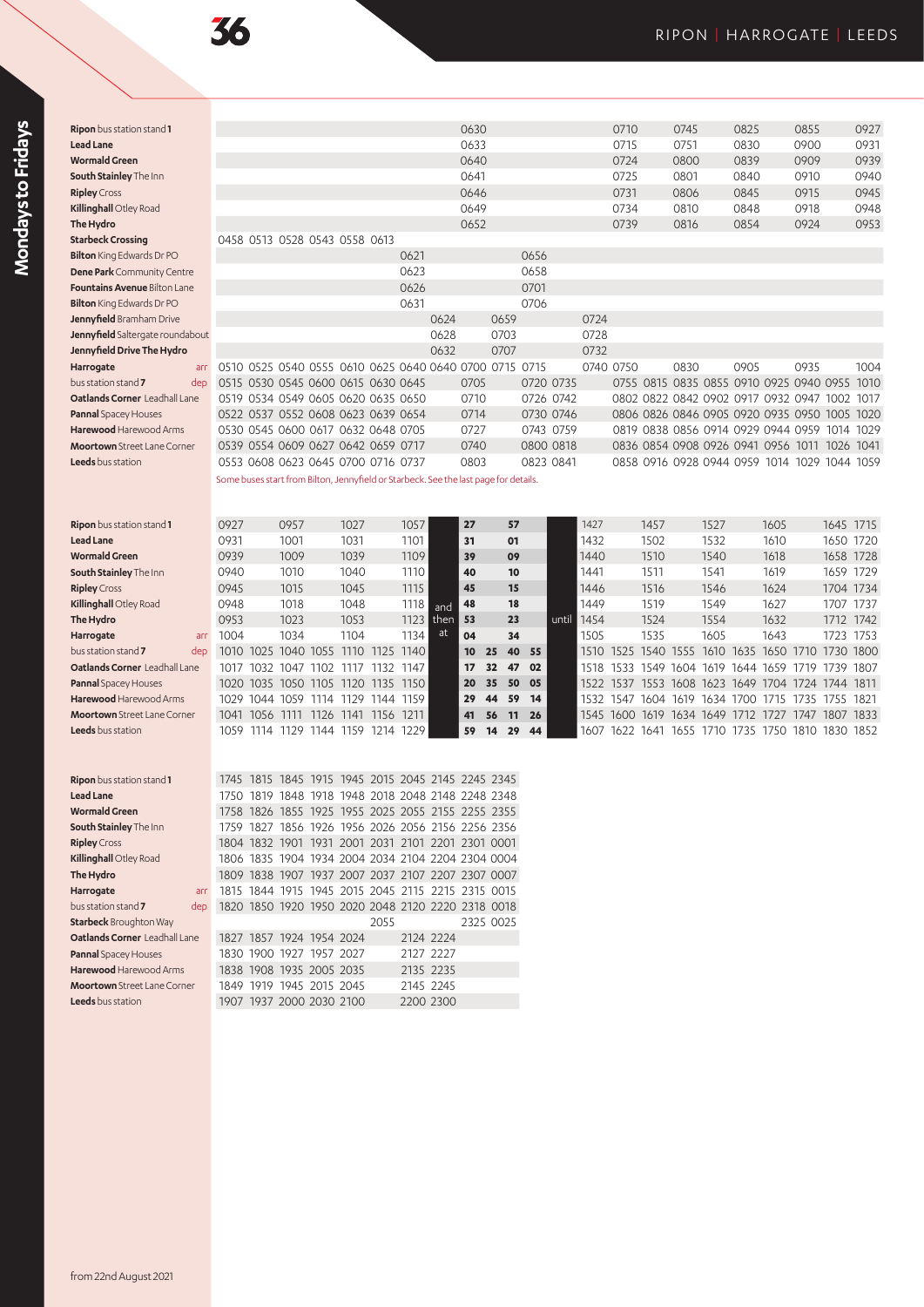| <b>Ripon</b> bus station stand <b>1</b> |                                                                                 |      |      | 0707 |                                                                       |           |       | 0802 |      | 0832 |                | 0857      |                                                   | 0927 |             | 0957      |            | 1027                                                                                                                  |           |                          |           |                |
|-----------------------------------------|---------------------------------------------------------------------------------|------|------|------|-----------------------------------------------------------------------|-----------|-------|------|------|------|----------------|-----------|---------------------------------------------------|------|-------------|-----------|------------|-----------------------------------------------------------------------------------------------------------------------|-----------|--------------------------|-----------|----------------|
| <b>Lead Lane</b>                        |                                                                                 |      |      | 0710 |                                                                       |           |       | 0805 |      | 0835 |                | 0901      |                                                   | 0931 |             | 1001      |            | 1031                                                                                                                  |           |                          |           |                |
| <b>Wormald Green</b>                    |                                                                                 |      |      | 0717 |                                                                       |           |       | 0813 |      | 0843 |                | 0909      |                                                   | 0939 |             | 1009      |            | 1039                                                                                                                  |           |                          |           |                |
| South Stainley The Inn                  |                                                                                 |      |      | 0718 |                                                                       |           |       | 0814 |      | 0844 |                | 0910      |                                                   | 0940 |             | 1010      |            | 1040                                                                                                                  |           |                          |           |                |
| <b>Ripley</b> Cross                     |                                                                                 |      |      | 0723 |                                                                       |           |       | 0819 |      | 0849 |                | 0915      |                                                   | 0945 |             | 1015      |            | 1045                                                                                                                  |           |                          |           |                |
| Killinghall Otley Road                  |                                                                                 |      |      | 0726 |                                                                       |           |       | 0822 |      | 0852 |                | 0918      |                                                   | 0948 |             | 1018      |            | 1048                                                                                                                  |           |                          |           |                |
| The Hydro                               |                                                                                 |      |      | 0729 |                                                                       |           |       | 0826 |      | 0856 |                | 0923      |                                                   | 0953 |             | 1023      |            | 1053                                                                                                                  |           |                          |           |                |
| <b>Starbeck Crossing</b>                | 0558 0628 0653                                                                  |      |      |      |                                                                       | 0743 0758 |       |      | 0838 |      | 0908           |           | 0938                                              |      |             |           |            |                                                                                                                       |           |                          |           |                |
| Harrogate<br>arr                        |                                                                                 |      |      |      | 0610 0640 0705 0737 0755 0810                                         |           |       |      |      |      |                |           | 0832 0850 0902 0920 0934 0950 1004                |      |             | 1034      |            | 1104                                                                                                                  |           |                          |           |                |
| bus station stand 7<br>dep              |                                                                                 |      |      |      |                                                                       |           |       |      |      |      |                |           |                                                   |      |             |           |            | 0615 0645 0710 0740 0800 0815 0830 0845 0855 0910 0925 0940 0955 1010 1025 1040 1055 1110 1125                        |           |                          |           |                |
| Oatlands Corner Leadhall Lane           |                                                                                 |      |      |      |                                                                       |           |       |      |      |      |                |           |                                                   |      |             |           |            | 0619 0649 0714 0744 0804 0819 0834 0852 0902 0917 0932 0947 1002 1017 1032 1047 1102 1117 1132                        |           |                          |           |                |
| <b>Pannal</b> Spacey Houses             |                                                                                 |      |      |      |                                                                       |           |       |      |      |      |                |           |                                                   |      |             |           |            | 0622 0652 0717 0747 0807 0822 0837 0855 0905 0920 0935 0950 1005 1020 1035 1050 1105 1120 1135                        |           |                          |           |                |
| Harewood Harewood Arms                  |                                                                                 |      |      |      | 0630 0700 0725 0755 0815 0830 0845 0903 0914 0929 0944 0959 1014 1029 |           |       |      |      |      |                |           |                                                   |      | 1044 1059   |           |            | 1114 1129                                                                                                             | 1144      |                          |           |                |
| <b>Moortown</b> Street Lane Corner      | 0640 0710 0735 0805 0825 0840 0855 0913 0926 0941 0956 1011 1026 1041 1056 1111 |      |      |      |                                                                       |           |       |      |      |      |                |           |                                                   |      |             |           |            | 1126 1141 1156                                                                                                        |           |                          |           |                |
| <b>Leeds</b> bus station                |                                                                                 |      |      |      |                                                                       |           |       |      |      |      |                |           |                                                   |      |             |           |            | 0655 0725 0750 0820 0840 0855 0910 0930 0944 0959 1014 1029 1044 1059 1114 1129 1144 1159 1214                        |           |                          |           |                |
|                                         | Some buses start from Starbeck. See the last page for details.                  |      |      |      |                                                                       |           |       |      |      |      |                |           |                                                   |      |             |           |            |                                                                                                                       |           |                          |           |                |
|                                         |                                                                                 |      |      |      |                                                                       |           |       |      |      |      |                |           |                                                   |      |             |           |            |                                                                                                                       |           |                          |           |                |
| <b>Ripon</b> bus station stand <b>1</b> | 1057                                                                            |      |      | 27   | 57                                                                    |           |       | 1527 |      | 1557 | 1627           | 1657 1747 |                                                   | 1815 | 1845        | 1915      | 1945       |                                                                                                                       |           | 2015 2045 2145 2245 2345 |           |                |
| <b>Lead Lane</b>                        |                                                                                 |      |      | 31   | 01                                                                    |           |       | 1531 |      |      |                |           |                                                   |      |             |           |            |                                                                                                                       |           |                          |           |                |
| <b>Wormald Green</b>                    | 1101                                                                            |      |      |      |                                                                       |           |       |      |      | 1601 | 1631           |           |                                                   |      |             |           |            | 1701 1750 1818 1848 1918 1948 2018 2048 2148 2248 2348                                                                |           |                          |           |                |
|                                         | 1109                                                                            |      |      | 39   | 09                                                                    |           |       | 1539 |      |      |                |           |                                                   |      |             |           |            | 1609 1639 1709 1757 1825 1855 1925 1955 2025 2055 2155 2255 2355<br>1758 1826 1856 1926 1956 2026 2056 2156 2256 2356 |           |                          |           |                |
| South Stainley The Inn                  | 1110                                                                            |      |      | 40   | 10                                                                    |           |       | 1540 |      |      | 1610 1640 1710 |           |                                                   |      |             |           |            |                                                                                                                       |           |                          |           |                |
| <b>Ripley</b> Cross                     | 1115                                                                            |      |      | 45   | 15                                                                    |           |       | 1545 |      | 1615 | 1645 1715      |           |                                                   |      |             |           |            | 1803 1831 1901 1931 2001 2031 2101 2201 2301 0001                                                                     |           |                          |           |                |
| Killinghall Otley Road                  | 1118                                                                            |      | and  | 48   | 18                                                                    |           |       | 1548 |      | 1618 |                |           |                                                   |      |             |           |            | 1648 1718 1806 1834 1904 1934 2004 2034 2104 2204 2304 0004                                                           |           |                          |           |                |
| The Hydro                               | 1123                                                                            |      | then | 53   | 23                                                                    |           | until | 1553 |      | 1623 |                |           |                                                   |      |             |           |            | 1653 1723 1809 1837 1907 1937 2007 2037 2107 2207 2307 0007                                                           |           |                          |           |                |
| Harrogate<br>arr                        | 1134                                                                            |      | at   | 04   | 34                                                                    |           |       | 1604 |      |      | 1634 1704 1734 |           | 1815 1845 1915                                    |      |             |           |            | 1945 2015 2045 2115                                                                                                   |           | 2215 2315 0015           |           |                |
| bus station stand 7<br>dep              | 1140                                                                            | 1155 |      | 10   | 25<br>40                                                              | 55        |       |      |      |      |                |           |                                                   |      |             |           |            | 1610 1625 1640 1710 1740 1820 1850 1920 1950 2020 2048 2120 2220 2318 0018                                            |           |                          |           |                |
| Oatlands Corner Leadhall Lane           | 1147                                                                            | 1202 |      | 17   | 32<br>47                                                              | 02        |       | 1617 |      |      |                |           | 1632 1647 1717 1747 1826 1856 1924 1954 2024      |      |             |           |            |                                                                                                                       | 2124 2224 |                          |           |                |
| <b>Pannal</b> Spacey Houses             | 1150                                                                            | 1205 |      | 20   | 35<br>50                                                              | 05        |       | 1620 | 1635 | 1650 | 1720 1750      |           | 1829                                              | 1859 | 1927        | 1957 2027 |            |                                                                                                                       | 2127 2227 |                          |           |                |
| Harewood Harewood Arms                  | 1159                                                                            | 1214 |      | 29   | 44<br>59                                                              | 14        |       | 1628 |      |      |                |           | 1643 1658 1728 1758 1837 1907 1935 2005 2035      |      |             |           |            |                                                                                                                       | 2135 2235 |                          |           |                |
| <b>Moortown</b> Street Lane Corner      | 1211                                                                            | 1226 |      | 41   | 56<br>11                                                              | 26        |       | 1639 |      |      |                |           | 1654 1709 1739 1809 1847 1917 1945 2015 2045      |      |             |           |            |                                                                                                                       | 2145 2245 |                          |           |                |
| Leeds bus station                       | 1229 1244                                                                       |      |      | 59   | 14<br>29                                                              | 44        |       |      |      |      |                |           | 1657 1712 1727 1757 1827 1903 1933 2000 2030 2100 |      |             |           |            |                                                                                                                       | 2200 2300 |                          |           |                |
| <b>Starbeck</b> Broughton Way           |                                                                                 |      |      |      |                                                                       |           |       |      |      |      |                |           |                                                   |      |             |           |            | 2055                                                                                                                  |           |                          | 2325 0025 |                |
|                                         |                                                                                 |      |      |      |                                                                       |           |       |      |      |      |                |           |                                                   |      |             |           |            |                                                                                                                       |           |                          |           |                |
|                                         |                                                                                 |      |      |      |                                                                       |           |       |      |      |      |                |           |                                                   |      |             |           |            |                                                                                                                       |           |                          |           |                |
| <b>Ripon</b> bus station stand <b>1</b> |                                                                                 | 0745 |      | 0845 |                                                                       |           | 0945  |      |      | 1045 |                | 1117      | 1137                                              | 1157 |             | 17        | 37<br>57   |                                                                                                                       | 1617      |                          | 1647 1715 | 1745           |
| <b>Lead Lane</b>                        |                                                                                 | 0748 |      | 0848 |                                                                       |           | 0948  |      |      | 1048 |                | 1121      | 1141                                              | 1201 |             | 21        | 01<br>41   |                                                                                                                       | 1621      |                          | 1650 1718 | 1748           |
| <b>Wormald Green</b>                    |                                                                                 | 0755 |      | 0855 |                                                                       |           | 0955  |      |      | 1055 |                | 1128      | 1148 1208                                         |      |             | 28        | 48<br>08   |                                                                                                                       | 1628      |                          | 1657 1725 | 1755           |
| South Stainley The Inn                  |                                                                                 | 0756 |      | 0856 |                                                                       |           | 0956  |      |      | 1056 |                |           | 1129 1149 1209                                    |      |             | 29        | 49<br>09   |                                                                                                                       | 1629      |                          | 1658 1726 | 1756           |
| <b>Ripley</b> Cross                     |                                                                                 | 0801 |      | 0901 |                                                                       |           | 1001  |      |      | 1101 |                |           | 1134 1154 1214                                    |      |             | 34        | 54<br>- 14 |                                                                                                                       | 1634      |                          |           | 1703 1731 1801 |
| Killinghall Otley Road                  |                                                                                 | 0804 |      | 0904 |                                                                       |           | 1004  |      |      | 1104 |                |           | 1137 1157 1217                                    |      | then        | 37        | 57<br>- 17 |                                                                                                                       | 1637      |                          |           | 1706 1734 1804 |
| The Hydro                               |                                                                                 | 0807 |      | 0907 |                                                                       |           | 1007  |      |      | 1107 |                |           | 1141 1201 1221                                    |      | every<br>20 | 41        | 21<br>01   | until                                                                                                                 | 1641      |                          |           | 1709 1737 1807 |
| Harrogate<br>arr                        |                                                                                 | 0815 |      | 0915 |                                                                       |           | 1015  |      |      | 1115 |                |           | 1150 1210                                         | 1230 | mins        | 50        | 30<br>10   |                                                                                                                       | 1650      | 1717                     | 1745      | 1815           |
| bus station stand 7<br>dep              |                                                                                 |      |      |      | 0720 0820 0850 0920 0940 1000 1020 1040 1100 1120 1140 1200 1220 1240 |           |       |      |      |      |                |           |                                                   |      | at          |           | 00 20 40   |                                                                                                                       |           | 1700 1720 1750 1820      |           |                |
| <b>Oatlands Corner</b> Leadhall Lane    |                                                                                 |      |      |      | 0724 0824 0854 0924 0946 1006 1026 1046 1106 1126 1146 1206 1226 1246 |           |       |      |      |      |                |           |                                                   |      |             | 06        | 26 46      |                                                                                                                       |           | 1706 1725 1755 1825      |           |                |
| <b>Pannal</b> Spacey Houses             |                                                                                 |      |      |      | 0727 0827 0857 0927 0949 1009 1029 1049 1109 1129 1149 1209 1229 1249 |           |       |      |      |      |                |           |                                                   |      |             |           | 09 29 49   |                                                                                                                       |           | 1709 1728 1758 1828      |           |                |
| Harewood Harewood Arms                  |                                                                                 |      |      |      | 0735 0835 0905 0935 0958 1018 1038 1058 1118 1138 1158 1218 1238 1258 |           |       |      |      |      |                |           |                                                   |      |             | 18        | 38 58      |                                                                                                                       |           | 1718 1737 1807 1837      |           |                |
| <b>Moortown</b> Street Lane Corner      |                                                                                 |      |      |      | 0745 0845 0915 0945 1010 1030 1050 1110 1130 1150 1210 1230 1250 1310 |           |       |      |      |      |                |           |                                                   |      |             | 30        | 50 10      |                                                                                                                       |           | 1730 1748 1818 1848      |           |                |
| Leeds bus station                       | 0800 0900 0930 1000 1027 1047 1107 1127 1147 1207 1227 1247 1307 1327           |      |      |      |                                                                       |           |       |      |      |      |                |           |                                                   |      |             |           | 47 07 27   |                                                                                                                       |           | 1747 1805 1835 1905      |           |                |
|                                         | Some buses start from Starbeck. See the last page for details.                  |      |      |      |                                                                       |           |       |      |      |      |                |           |                                                   |      |             |           |            |                                                                                                                       |           |                          |           |                |
| <b>Ripon</b> bus station stand <b>1</b> |                                                                                 |      |      |      | 1815 1845 1945 2045 2145 2245 2345                                    |           |       |      |      |      |                |           |                                                   |      |             |           |            |                                                                                                                       |           |                          |           |                |
| Lead Lane                               |                                                                                 |      |      |      | 1818 1848 1948 2048 2148 2248 2348                                    |           |       |      |      |      |                |           |                                                   |      |             |           |            |                                                                                                                       |           |                          |           |                |
| <b>Wormald Green</b>                    |                                                                                 |      |      |      | 1825 1855 1955 2055 2155 2255 2355                                    |           |       |      |      |      |                |           |                                                   |      |             |           |            |                                                                                                                       |           |                          |           |                |
| South Stainley The Inn                  |                                                                                 |      |      |      | 1826 1856 1956 2056 2156 2256 2356                                    |           |       |      |      |      |                |           |                                                   |      |             |           |            |                                                                                                                       |           |                          |           |                |
|                                         |                                                                                 |      |      |      |                                                                       |           |       |      |      |      |                |           |                                                   |      |             |           |            |                                                                                                                       |           |                          |           |                |
| <b>Ripley</b> Cross                     |                                                                                 |      |      |      | 1831 1901 2001 2101 2201 2301 0001                                    |           |       |      |      |      |                |           |                                                   |      |             |           |            |                                                                                                                       |           |                          |           |                |
| Killinghall Otley Road                  |                                                                                 |      |      |      | 1834 1904 2004 2104 2204 2304 0004                                    |           |       |      |      |      |                |           |                                                   |      |             |           |            |                                                                                                                       |           |                          |           |                |

| Killinghall Otley Road        |  |                     |  | 1834 1904 2004 2104 2204 2304 0004 |  |
|-------------------------------|--|---------------------|--|------------------------------------|--|
| The Hydro                     |  |                     |  | 1837 1907 2007 2107 2207 2307 0007 |  |
| Harrogate<br>arr              |  |                     |  | 1845 1915 2015 2115 2215 2315 0015 |  |
| bus station stand 7<br>dep    |  | 1920 2020 2120 2220 |  |                                    |  |
| Oatlands Corner Leadhall Lane |  | 1924 2024 2124 2224 |  |                                    |  |
| Pannal Spacey Houses          |  | 1927 2027 2127 2227 |  |                                    |  |
| Harewood Harewood Arms        |  | 1935 2035 2135 2235 |  |                                    |  |
| Moortown Street Lane Corner   |  | 1945 2045 2145 2245 |  |                                    |  |
| Leeds bus station             |  | 2000 2100 2200 2300 |  |                                    |  |

**Sundays**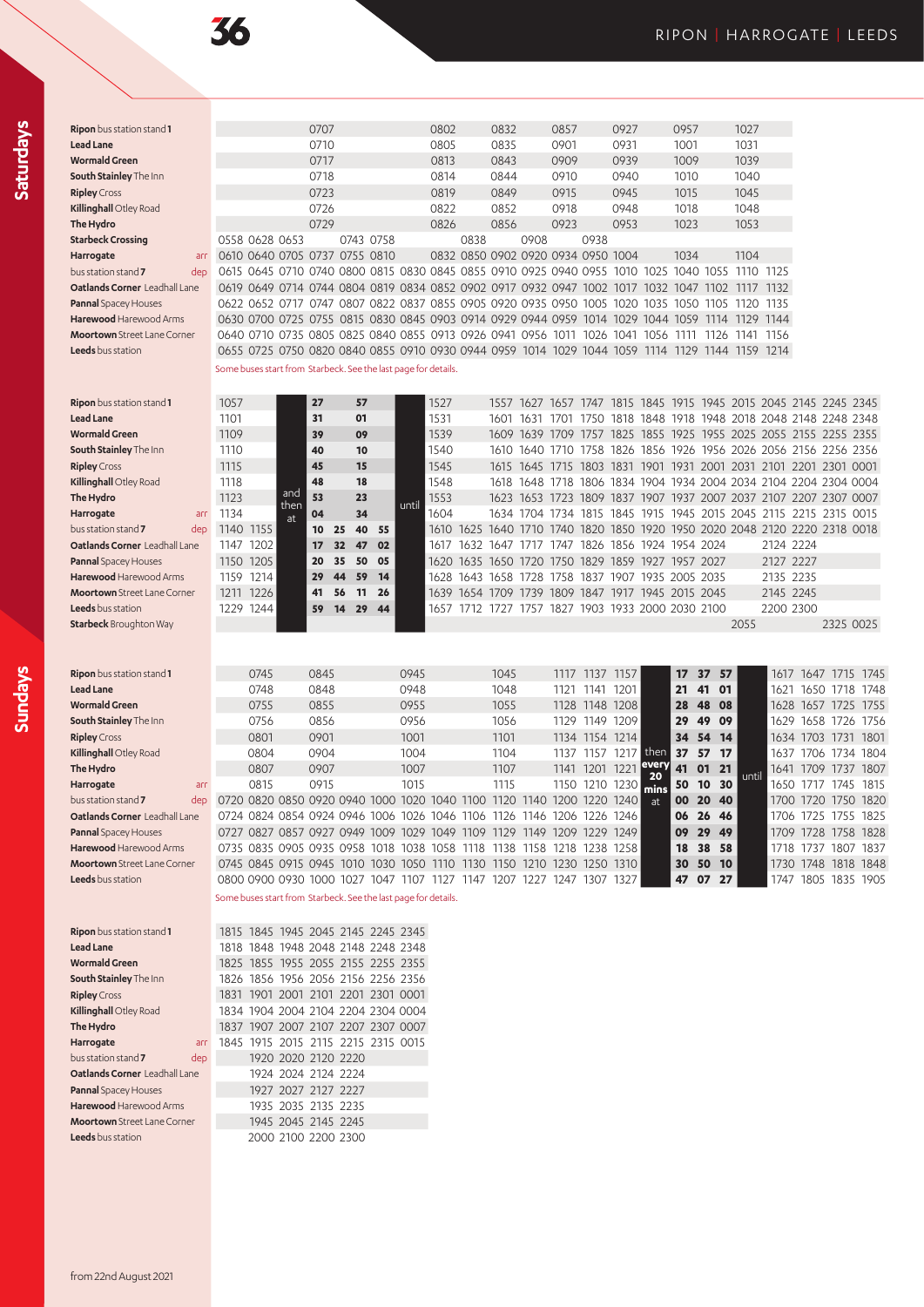| Leeds bus station stand 23             |                |                |      |       |                                                   |                |       |           |           |      |      |      |      |      |      |      |      |      | 0610 0625 0640 0655 0715 0730 0750 0815 0840 0855 0910 0925 0940 0955 1010 1025 1040 1055 1110 1125           |      |      |      |
|----------------------------------------|----------------|----------------|------|-------|---------------------------------------------------|----------------|-------|-----------|-----------|------|------|------|------|------|------|------|------|------|---------------------------------------------------------------------------------------------------------------|------|------|------|
| <b>Leeds</b> Vicar Lane stand <b>K</b> |                |                |      |       |                                                   |                |       |           |           |      |      |      |      |      |      |      |      |      | 0613 0628 0643 0658 0719 0734 0754 0818 0843 0858 0913 0928 0943 0958 1013 1028 1043 1058 1113 1128           |      |      |      |
| <b>Moortown</b> Street Lane Corner     |                |                |      |       |                                                   |                |       |           |           |      |      |      |      |      |      |      |      |      | 0625 0641 0657 0713 0736 0751 0810 0833 0857 0912 0927 0941 0956 1011 1026 1041 1056 1111 1126 1141           |      |      |      |
| Harewood Harewood Arms                 |                |                |      |       |                                                   |                |       |           |           |      |      |      |      |      |      |      |      |      | 0634 0651 0710 0728 0753 0808 0831 0846 0908 0923 0938 0953 1008 1023 1038 1053 1108 1123 1138 1153           |      |      |      |
| <b>Pannal Spacey Houses</b>            |                |                |      |       |                                                   |                |       |           |           |      |      |      |      |      |      |      |      |      | 0642 0659 0720 0738 0805 0820 0843 0855 0917 0932 0947 1002 1017 1032 1047 1102 1117 1132 1147 1202           |      |      |      |
| Oatlands Corner                        |                |                |      |       |                                                   |                |       |           |           |      |      |      |      |      |      |      |      |      | 0646 0703 0724 0743 0812 0827 0851 0903 0924 0939 0954 1006 1021 1036 1051 1106 1121 1136 1151 1206           |      |      |      |
| <b>Starbeck Crossing</b>               | 0540 0610      |                |      |       |                                                   |                |       |           |           |      |      |      |      |      |      |      |      |      |                                                                                                               |      |      |      |
| Harrogate<br>arr                       |                |                |      |       |                                                   |                |       |           |           |      |      |      |      |      |      |      |      |      | 0552 0622 0656 0714 0735 0755 0827 0845 0905 0916 0937 0952 1007 1018 1033 1048 1103 1118 1133 1148 1203 1218 |      |      |      |
| bus station stand 8<br>dep             | 0555 0625 0700 |                |      |       |                                                   | 0740 0800 0835 |       |           | 0910      |      | 0945 |      | 1015 |      | 1040 |      | 1110 |      | 1140                                                                                                          |      | 1210 |      |
| The Hydro                              |                | 0601 0631 0706 |      |       |                                                   | 0747 0807 0842 |       |           | 0917      |      | 0952 |      | 1022 |      | 1047 |      | 1117 |      | 1147                                                                                                          |      | 1217 |      |
| Killinghall Otley Road                 |                | 0603 0633 0708 |      |       |                                                   | 0750 0811 0846 |       |           | 0921      |      | 0955 |      | 1025 |      | 1050 |      | 1120 |      | 1150                                                                                                          |      | 1220 |      |
| <b>Ripley</b> Cross                    |                | 0606 0636 0711 |      |       |                                                   | 0753 0814 0849 |       |           | 0924      |      | 0958 |      | 1028 |      | 1053 |      | 1123 |      | 1153                                                                                                          |      | 1223 |      |
| South Stainley The Inn                 | 0609 0639 0714 |                |      |       |                                                   | 0757 0818 0853 |       |           | 0928      |      | 1002 |      | 1032 |      | 1057 |      | 1127 |      | 1157                                                                                                          |      | 1227 |      |
| <b>Wormald Green</b>                   |                | 0610 0640 0715 |      |       |                                                   | 0758 0819 0854 |       |           | 0929      |      | 1003 |      | 1033 |      | 1058 |      | 1128 |      | 1158                                                                                                          |      | 1228 |      |
| <b>Lead Lane</b>                       |                | 0616 0646 0721 |      |       |                                                   | 0806 0827 0902 |       |           | 0937      |      | 1010 |      | 1040 |      | 1105 |      | 1135 |      | 1205                                                                                                          |      | 1235 |      |
| <b>Ripon</b> bus station               |                | 0623 0653 0728 |      |       |                                                   | 0813 0834 0909 |       |           | 0944      |      | 1017 |      | 1047 |      | 1112 |      | 1142 |      | 1212                                                                                                          |      | 1242 |      |
|                                        |                |                |      |       |                                                   |                |       |           |           |      |      |      |      |      |      |      |      |      |                                                                                                               |      |      |      |
|                                        |                |                |      |       |                                                   |                |       |           |           |      |      |      |      |      |      |      |      |      |                                                                                                               |      |      |      |
| Leeds bus station stand 23             | 1140 1155      |                |      | 10    | 40<br>25                                          | 55             |       |           |           |      |      |      |      |      |      |      |      |      | 1410 1425 1440 1455 1510 1525 1545 1600 1615 1630 1645 1705 1725 1740 1755                                    |      |      |      |
| Leeds Vicar Lane stand K               | 1143 1158      |                |      | 13    | 28<br>43                                          | 58             |       |           |           |      |      |      |      |      |      |      |      |      | 1414 1429 1444 1500 1515 1530 1550 1605 1620 1635 1650 1710 1733 1748 1800                                    |      |      |      |
| <b>Moortown</b> Street Lane Corner     | 1156 1211      |                |      | 26    | 41<br>56                                          | -11            |       |           |           |      |      |      |      |      |      |      |      |      | 1427 1442 1457 1515 1530 1546 1606 1624 1639 1653 1708 1730 1753 1808 1820                                    |      |      |      |
| Harewood Harewood Arms                 | 1208 1223      |                |      | 38    | 08<br>53                                          | 23             |       | 1439      |           |      |      |      |      |      |      |      |      |      | 1454 1509 1527 1542 1559 1619 1637 1652 1707 1722 1746 1809 1824 1834                                         |      |      |      |
| <b>Pannal Spacey Houses</b>            | 1217 1232      |                |      | 47 02 | 17                                                | 32             |       |           |           |      |      |      |      |      |      |      |      |      | 1448 1503 1518 1536 1551 1608 1628 1646 1701 1716 1731 1755 1818 1833 1842                                    |      |      |      |
| Oatlands Corner                        |                | 1221 1236      |      | 51 06 | 21                                                | 36             |       | 1452 1507 |           |      |      |      |      |      |      |      |      |      | 1522 1541 1556 1613 1633 1651 1706 1721 1736 1800 1823 1838                                                   |      |      | 1847 |
| Harrogate<br>arr                       | 1233 1248      |                | and  | 03    | <b>18</b><br>33                                   | 48             |       |           |           |      |      |      |      |      |      |      |      |      | 1504 1519 1534 1555 1610 1630 1650 1705 1719 1734 1749 1813 1836 1851 1858                                    |      |      |      |
| bus station stand 8<br>dep             | 1240           |                | then | 10    | 40                                                |                | until | 1510      |           | 1540 |      | 1615 |      | 1655 |      |      |      |      | 1725 1736 1755 1815 1840 1853 1905                                                                            |      |      |      |
| The Hydro                              | 1247           |                | at   | 17    | 47                                                |                |       | 1519      |           | 1549 |      | 1625 |      | 1705 |      | 1736 |      | 1804 |                                                                                                               | 1846 |      | 1911 |
| Killinghall Otley Road                 | 1250           |                |      | 20    | 50                                                |                |       | 1523      |           | 1553 |      | 1630 |      | 1710 |      | 1743 |      | 1809 |                                                                                                               | 1849 |      | 1914 |
| <b>Ripley</b> Cross                    | 1253           |                |      | 23    | 53                                                |                |       | 1526      |           | 1556 |      | 1634 |      | 1714 |      | 1747 |      | 1812 |                                                                                                               | 1852 |      | 1917 |
| South Stainley The Inn                 | 1257           |                |      | 27    | 57                                                |                |       | 1530      |           | 1600 |      | 1638 |      | 1718 |      | 1751 |      | 1815 |                                                                                                               | 1855 |      | 1920 |
| <b>Wormald Green</b>                   | 1258           |                |      | 28    | 58                                                |                |       | 1531      |           | 1601 |      | 1639 |      | 1719 |      | 1752 |      | 1816 |                                                                                                               | 1856 |      | 1921 |
| <b>Lead Lane</b>                       | 1305           |                |      | 35    | 05                                                |                |       | 1538      |           | 1608 |      | 1647 |      | 1727 |      | 1800 |      | 1822 |                                                                                                               | 1902 |      | 1927 |
| Ripon bus station                      | 1312           |                |      | 42    | 12                                                |                |       | 1546      |           | 1616 |      | 1657 |      | 1737 |      | 1810 |      | 1830 |                                                                                                               | 1910 |      | 1935 |
|                                        |                |                |      |       |                                                   |                |       |           |           |      |      |      |      |      |      |      |      |      |                                                                                                               |      |      |      |
|                                        |                |                |      |       |                                                   |                |       |           |           |      |      |      |      |      |      |      |      |      |                                                                                                               |      |      |      |
| Leeds bus station stand 23             |                |                |      |       | 1815 1835 1900 1915 1945 2015 2045 2115 2215 2315 |                |       |           |           |      |      |      |      |      |      |      |      |      |                                                                                                               |      |      |      |
| Leeds Vicar Lane stand K               |                |                |      |       | 1820 1840 1904 1918 1948 2018 2048 2118 2218 2318 |                |       |           |           |      |      |      |      |      |      |      |      |      |                                                                                                               |      |      |      |
| <b>Moortown</b> Street Lane Corner     |                |                |      |       | 1835 1855 1917 1930 2000 2030 2100 2130 2230 2330 |                |       |           |           |      |      |      |      |      |      |      |      |      |                                                                                                               |      |      |      |
| Harewood Harewood Arms                 |                |                |      |       | 1848 1908 1927 1939 2009 2039 2109 2139 2239 2339 |                |       |           |           |      |      |      |      |      |      |      |      |      |                                                                                                               |      |      |      |
| <b>Pannal Spacey Houses</b>            |                |                |      |       | 1856 1916 1935 1947 2017 2047 2117 2147 2247 2347 |                |       |           |           |      |      |      |      |      |      |      |      |      |                                                                                                               |      |      |      |
| Oatlands Corner                        |                |                |      |       | 1900 1920 1938 1950 2020 2050 2120 2150 2250 2350 |                |       |           |           |      |      |      |      |      |      |      |      |      |                                                                                                               |      |      |      |
| Harrogate<br>arr                       | 1911           |                |      |       | 1931 1947 1957 2027 2057 2127 2157 2257 2357      |                |       |           |           |      |      |      |      |      |      |      |      |      |                                                                                                               |      |      |      |
| bus station stand 8<br>dep             |                |                |      |       | 1915 1935 1950 2005 2030 2105 2130 2205 2305 0000 |                |       |           |           |      |      |      |      |      |      |      |      |      |                                                                                                               |      |      |      |
| <b>Starbeck</b> Broughton Way          | 1922           |                | 1957 |       | 2037                                              |                | 2137  |           |           | 0007 |      |      |      |      |      |      |      |      |                                                                                                               |      |      |      |
| The Hydro                              |                | 1941           |      | 2011  |                                                   | 2111           |       |           | 2211 2311 |      |      |      |      |      |      |      |      |      |                                                                                                               |      |      |      |
| Killinghall Otley Road                 |                | 1944           |      | 2014  |                                                   | 2114           |       |           | 2214 2314 |      |      |      |      |      |      |      |      |      |                                                                                                               |      |      |      |
| <b>Ripley Cross</b>                    |                | 1947           |      | 2017  |                                                   | 2117           |       |           | 2217 2317 |      |      |      |      |      |      |      |      |      |                                                                                                               |      |      |      |
| South Stainley The Inn                 |                | 1950           |      | 2020  |                                                   | 2120           |       |           | 2220 2320 |      |      |      |      |      |      |      |      |      |                                                                                                               |      |      |      |

**South Stainley** The Inn **1950** 2020 2120 **Wormald Green** 1951 2021 2121 2221 2321 **Lead Lane 1957** 2027 2127 2227 2327<br> **Ripon** busstation 2005 2035 2135 2235 2335 **Ripon** bus station

Some buses continue to Starbeck. See the last page for details.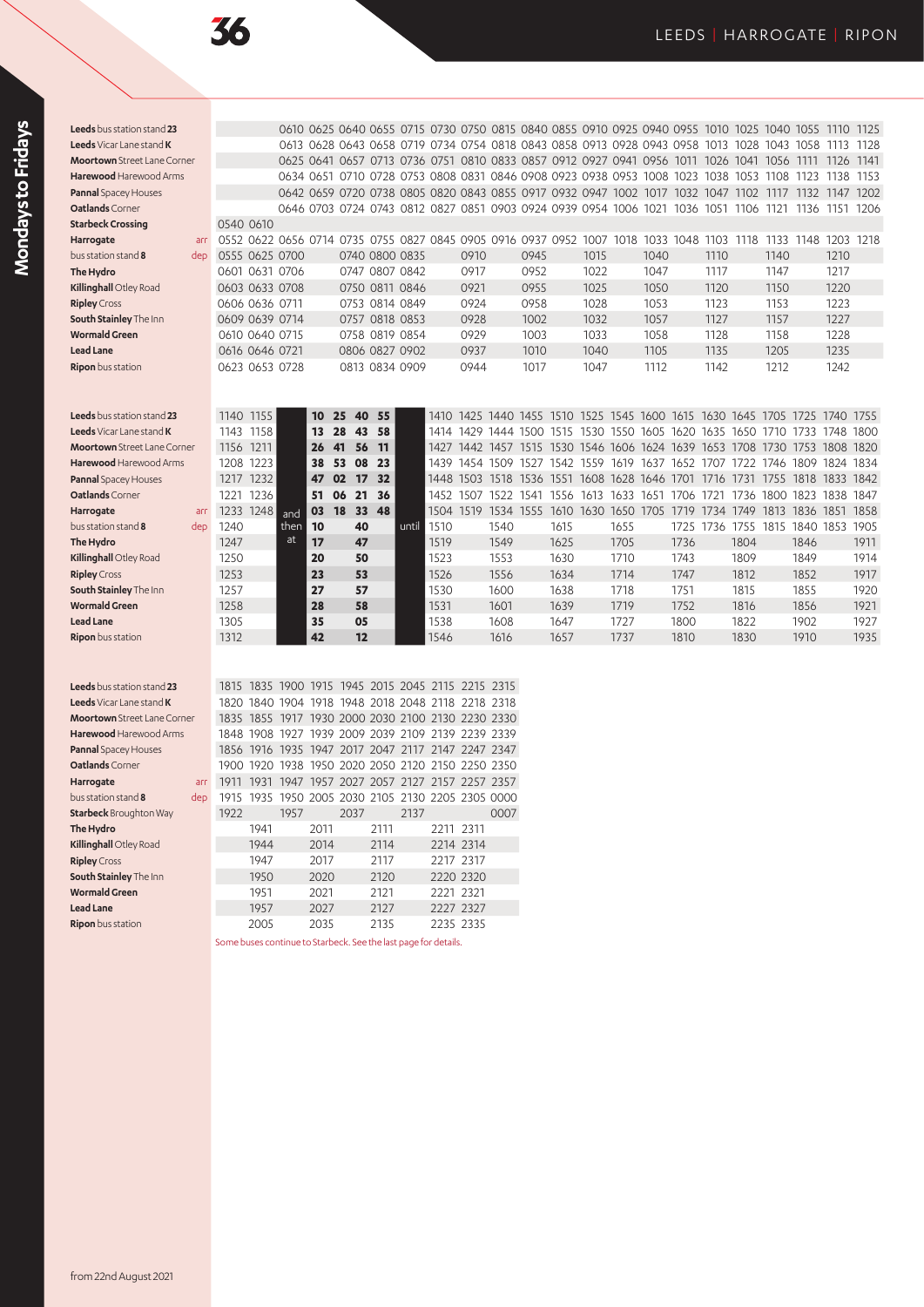**Sundays**

| Leeds bus station stand 23                                |     |                                                                                    |      | 0700                |                                            |      |                | 0730 0755 0825 0850 0910 0925 0940 0955 |              |                 |            |       |                                                                  | 10<br>25       | 40                       | 55        |       |           |           |           | 1510 1525 1540 1555 1610                          |                               |
|-----------------------------------------------------------|-----|------------------------------------------------------------------------------------|------|---------------------|--------------------------------------------|------|----------------|-----------------------------------------|--------------|-----------------|------------|-------|------------------------------------------------------------------|----------------|--------------------------|-----------|-------|-----------|-----------|-----------|---------------------------------------------------|-------------------------------|
| <b>Leeds</b> Vicar Lane stand <b>K</b>                    |     |                                                                                    |      | 0702                |                                            |      |                | 0733 0758 0828 0853 0913 0928 0943 0958 |              |                 |            |       |                                                                  | 13<br>28       | 43                       | 58        |       | 1513      | 1528      | 1543 1558 |                                                   | 1613                          |
|                                                           |     |                                                                                    |      |                     |                                            |      |                |                                         |              |                 |            |       |                                                                  |                |                          |           |       |           |           |           |                                                   |                               |
| <b>Moortown</b> Street Lane Corner                        |     |                                                                                    |      | 0714                |                                            |      |                | 0745 0810 0840 0906 0926 0941 0956 1011 |              |                 |            |       |                                                                  | 41<br>26       | 56                       | 11        |       | 1526      |           |           | 1541 1556 1611 1626                               |                               |
| Harewood Harewood Arms                                    |     |                                                                                    |      | 0722                |                                            |      |                | 0756 0821 0851 0918 0938 0953 1008 1023 |              |                 |            |       |                                                                  | 38<br>53       | 08                       | 23        |       | 1538      |           |           | 1553 1608 1623 1638                               |                               |
| <b>Pannal Spacey Houses</b>                               |     |                                                                                    |      | 0729                |                                            |      |                | 0804 0829 0859 0927 0947 1002 1017 1032 |              |                 |            |       |                                                                  | 02<br>47       | 17                       | 32        |       | 1547      |           |           | 1602 1617 1632 1647                               |                               |
| Oatlands Corner                                           |     |                                                                                    |      | 0731                |                                            |      |                | 0808 0833 0903 0931 0951 1006 1021 1036 |              |                 |            |       |                                                                  | 51<br>06       | 21                       | 36        |       | 1551      |           |           | 1606 1621 1636 1651                               |                               |
| <b>Starbeck Crossing</b>                                  |     | 0615 0708                                                                          |      |                     | 0803                                       |      |                |                                         |              |                 |            |       |                                                                  |                |                          |           |       |           |           |           |                                                   |                               |
| Harrogate                                                 | arr | 0627 0720 0740 0815 0817 0842 0912 0943 1003 1018 1033 1048                        |      |                     |                                            |      |                |                                         |              |                 |            |       | and                                                              | 03<br>18       | 33                       | 48        |       |           |           |           | 1603 1618 1633 1648 1703                          |                               |
| bus station stand 8                                       | dep |                                                                                    |      | 0632 0725 0745 0820 |                                            |      |                | 0850 0920 0950 1010                     |              |                 | 1040       |       | then<br>at                                                       | 10             | 40                       |           | until | 1610      |           |           | 1640 1651 1710                                    |                               |
| The Hydro                                                 |     |                                                                                    |      | 0638 0731 0751 0826 |                                            |      |                | 0857 0927 0957 1017                     |              |                 | 1047       |       |                                                                  | 17             | 47                       |           |       | 1617      |           | 1647      |                                                   | 1717                          |
| Killinghall Otley Road                                    |     |                                                                                    |      | 0641 0734 0754 0829 |                                            |      |                | 0900 0930 1000 1020                     |              |                 | 1050       |       |                                                                  | 20             | 50                       |           |       | 1620      |           | 1650      |                                                   | 1720                          |
| <b>Ripley</b> Cross                                       |     | 0644 0737 0757 0832                                                                |      |                     |                                            |      |                | 0903 0933 1003 1023                     |              |                 | 1053       |       |                                                                  | 23             | 53                       |           |       | 1623      |           | 1653      |                                                   | 1723                          |
| South Stainley The Inn                                    |     |                                                                                    |      |                     |                                            |      |                |                                         |              |                 |            |       |                                                                  | 27             | 57                       |           |       |           |           |           |                                                   |                               |
|                                                           |     | 0647 0740 0800 0835                                                                |      |                     |                                            |      |                | 0907 0937 1007 1027                     |              |                 | 1057       |       |                                                                  |                |                          |           |       | 1627      |           | 1657      |                                                   | 1727                          |
| <b>Wormald Green</b>                                      |     | 0648 0741 0801 0836                                                                |      |                     |                                            |      |                | 0908 0938 1008 1028                     |              |                 | 1058       |       |                                                                  | 28             | 58                       |           |       | 1628      |           | 1658      |                                                   | 1728                          |
| <b>Lead Lane</b>                                          |     | 0654 0747 0807 0842                                                                |      |                     |                                            |      |                | 0914 0944 1014 1034                     |              |                 | 1104       |       |                                                                  | 34             | 04                       |           |       | 1634      |           | 1704      |                                                   | 1734                          |
| <b>Ripon</b> bus station                                  |     |                                                                                    |      | 0702 0755 0815 0850 |                                            |      |                | 0922 0952 1022 1042                     |              |                 | 1112       |       |                                                                  | 42             | 12                       |           |       | 1642      |           | 1712      |                                                   | 1742                          |
| <b>Starbeck</b> Broughton Way                             |     |                                                                                    |      |                     |                                            |      |                |                                         |              |                 |            |       |                                                                  |                |                          |           |       |           |           |           | 1658                                              |                               |
|                                                           |     |                                                                                    |      |                     |                                            |      |                |                                         |              |                 |            |       |                                                                  |                |                          |           |       |           |           |           |                                                   |                               |
|                                                           |     |                                                                                    |      |                     |                                            |      |                |                                         |              |                 |            |       |                                                                  |                |                          |           |       |           |           |           |                                                   |                               |
| Leeds bus station stand 23                                |     |                                                                                    |      | 1625 1640 1655 1715 |                                            |      |                |                                         |              |                 |            |       | 1730 1745 1815 1845 1915 1945 2015 2045 2115 2215 2315           |                |                          |           |       |           |           |           |                                                   |                               |
| <b>Leeds</b> Vicar Lane stand <b>K</b>                    |     |                                                                                    |      | 1628 1643 1658 1718 |                                            |      |                |                                         |              |                 |            |       | 1733 1748 1818 1848 1918 1948 2018 2048 2118 2218 2318           |                |                          |           |       |           |           |           |                                                   |                               |
| <b>Moortown</b> Street Lane Corner                        |     | 1641                                                                               | 1655 | 1710                | 1730                                       |      |                |                                         |              |                 |            |       | 1745 1800 1830 1900 1930 2000 2030 2100 2130 2230 2330           |                |                          |           |       |           |           |           |                                                   |                               |
| Harewood Harewood Arms                                    |     | 1653 1706                                                                          |      | 1721                | 1741                                       |      |                |                                         |              |                 |            |       | 1756 1809 1839 1909 1939 2009 2039 2109 2139 2239 2339           |                |                          |           |       |           |           |           |                                                   |                               |
| <b>Pannal Spacey Houses</b>                               |     | 1702 1714 1729                                                                     |      |                     | 1749                                       |      |                |                                         |              |                 |            |       | 1804 1817 1847 1917 1947 2017 2047 2117 2147 2247 2347           |                |                          |           |       |           |           |           |                                                   |                               |
| Oatlands Corner                                           |     | 1706                                                                               | 1718 | 1733                | 1753                                       | 1808 | 1821           | 1850 1920                               |              |                 |            |       | 1950 2020 2050 2120 2150 2250 2350                               |                |                          |           |       |           |           |           |                                                   |                               |
| Harrogate                                                 | arr | 1718                                                                               | 1727 |                     | 1742 1802 1817 1829                        |      |                |                                         |              |                 |            |       | 1857 1927 1957 2027 2057 2127 2157 2257 2357                     |                |                          |           |       |           |           |           |                                                   |                               |
|                                                           |     |                                                                                    |      |                     |                                            |      |                |                                         |              |                 |            |       |                                                                  |                |                          |           |       |           |           |           |                                                   |                               |
| bus station stand 8                                       | dep | 1721                                                                               |      |                     |                                            |      |                |                                         |              |                 |            |       | 1735 1745 1810 1820 1835 1905 1935 2005 2030 2105 2130 2205 2305 |                |                          |           |       |           |           |           |                                                   |                               |
| The Hydro                                                 |     |                                                                                    | 1742 |                     | 1817                                       |      |                | 1841 1911 1941 2011                     |              |                 | 2111       |       | 2211 2311                                                        |                |                          |           |       |           |           |           |                                                   |                               |
| Killinghall Otley Road                                    |     |                                                                                    | 1745 |                     | 1820                                       |      |                | 1844 1914 1944 2014                     |              |                 | 2114       |       | 2214 2314                                                        |                |                          |           |       |           |           |           |                                                   |                               |
| <b>Ripley</b> Cross                                       |     |                                                                                    | 1748 |                     | 1823                                       |      |                | 1847 1917 1947 2017                     |              |                 | 2117       |       | 2217 2317                                                        |                |                          |           |       |           |           |           |                                                   |                               |
| South Stainley The Inn                                    |     |                                                                                    | 1752 |                     | 1827                                       |      |                | 1850 1920 1950 2020                     |              |                 | 2120       |       | 2220 2320                                                        |                |                          |           |       |           |           |           |                                                   |                               |
| <b>Wormald Green</b>                                      |     |                                                                                    | 1753 |                     | 1828                                       |      | 1851           | 1921 1951 2021                          |              |                 | 2121       |       | 2221 2321                                                        |                |                          |           |       |           |           |           |                                                   |                               |
| <b>Lead Lane</b>                                          |     |                                                                                    | 1759 |                     | 1834                                       |      |                | 1857 1927 1957 2027                     |              |                 | 2127       |       | 2227 2327                                                        |                |                          |           |       |           |           |           |                                                   |                               |
|                                                           |     |                                                                                    |      |                     |                                            |      |                |                                         |              |                 |            |       |                                                                  |                |                          |           |       |           |           |           |                                                   |                               |
|                                                           |     |                                                                                    |      |                     |                                            |      |                |                                         |              |                 |            |       |                                                                  |                |                          |           |       |           |           |           |                                                   |                               |
| <b>Ripon</b> bus station<br><b>Starbeck</b> Broughton Way |     | 1728                                                                               | 1807 | 1752                | 1842                                       | 1827 |                | 1905 1935 2005 2035                     |              | 2037            | 2135       | 2137  | 2235 2335                                                        |                |                          |           |       |           |           |           |                                                   |                               |
|                                                           |     | Some buses continue to Starbeck. See the last page for details.                    |      |                     |                                            |      |                |                                         |              |                 |            |       |                                                                  |                |                          |           |       |           |           |           |                                                   |                               |
| Leeds bus station stand 23                                |     |                                                                                    |      | 0815 0915           |                                            |      | 0950 1020 1040 |                                         |              | 00              | 40<br>20   |       | 1500                                                             | 1520           | 1540 1600 1615           |           |       |           | 1635 1655 | 1715      | 1735                                              | 1755                          |
| Leeds Vicar Lane stand K                                  |     |                                                                                    |      | 0818 0918           |                                            |      | 0953 1023 1043 |                                         |              | 03<br>23        | 43         |       |                                                                  |                | 1503 1523 1543 1603 1618 |           |       |           |           |           | 1638 1658 1718 1738 1758                          |                               |
| Moortown Street Lane Corner                               |     |                                                                                    |      | 0830 0930           |                                            |      | 1006 1036 1056 |                                         |              | 16              | 36<br>56   |       |                                                                  | 1516 1536 1555 |                          | 1615      |       |           |           |           |                                                   | 1630 1650 1710 1730 1750 1810 |
| Harewood Harewood Arms                                    |     |                                                                                    |      | 0841 0941           |                                            |      | 1017 1047 1107 |                                         |              | 27              | 47<br>07   |       | 1527                                                             | 1547           | 1606                     | 1626      | 1641  | 1701      | 1721      | 1741      | 1759                                              | 1819                          |
| <b>Pannal</b> Spacey Houses                               |     |                                                                                    |      | 0849 0949           |                                            |      | 1025 1055 1115 |                                         |              | 35              | 55<br>15   |       | 1535                                                             | 1555           | 1614                     | 1634 1649 |       |           | 1709 1729 | 1749      |                                                   | 1807 1827                     |
| <b>Oatlands</b> Corner                                    |     |                                                                                    |      | 0853 0953           |                                            |      | 1029 1059 1119 |                                         |              | 39              | 59<br>-19  |       |                                                                  |                |                          |           |       |           |           |           | 1539 1559 1618 1638 1653 1713 1733 1753 1810 1830 |                               |
| Harrogate                                                 |     |                                                                                    |      |                     |                                            |      |                |                                         | then         | 51              | - 31<br>11 |       |                                                                  |                |                          |           |       |           | 1725 1745 |           |                                                   |                               |
| bus station stand 8                                       | dep | 0705 0805 0905 1005 1025 1041 1111 1131<br>0710 0810 0910 1010 1030 1050 1120 1140 |      |                     |                                            |      |                |                                         | levery<br>20 | 00              | 20 40      | until | 1600                                                             | 1551 1611      | 1630 1650 1705<br>1635   |           |       |           |           |           |                                                   | 1805 1817 1837                |
|                                                           |     |                                                                                    |      |                     |                                            |      |                |                                         | mins         |                 |            |       |                                                                  |                |                          |           |       | 1710 1730 |           | 1810      |                                                   |                               |
| The Hydro                                                 |     | 0716 0816 0916 1016 1037 1057 1127 1147                                            |      |                     |                                            |      |                |                                         | аt           |                 | 07 27 47   |       | 1607                                                             |                | 1642                     |           |       | 1716 1736 |           | 1816      |                                                   |                               |
| Killinghall Otley Road                                    |     | 0719 0819 0919 1019 1040 1100 1130 1150                                            |      |                     |                                            |      |                |                                         |              |                 | 10 30 50   |       | 1610                                                             |                | 1645                     |           |       | 1719 1739 |           | 1819      |                                                   |                               |
| <b>Ripley</b> Cross                                       |     | 0722 0822 0922 1022 1043 1103 1133 1153                                            |      |                     |                                            |      |                |                                         |              | 13              | 33<br>- 53 |       | 1613                                                             |                | 1648                     |           |       | 1722 1742 |           | 1822      |                                                   |                               |
| South Stainley The Inn                                    |     | 0725 0825 0925 1025 1047 1107 1137 1157                                            |      |                     |                                            |      |                |                                         |              |                 | 17 37 57   |       | 1617                                                             |                | 1652                     |           |       | 1725 1745 |           | 1825      |                                                   |                               |
| <b>Wormald Green</b>                                      |     | 0726 0826 0926 1026 1048 1108 1138 1158                                            |      |                     |                                            |      |                |                                         |              | 18              | 38<br>- 58 |       | 1618                                                             |                | 1653                     |           |       | 1726 1746 |           | 1826      |                                                   |                               |
| Lead Lane                                                 |     | 0732 0832 0932 1032 1054 1114 1144 1204                                            |      |                     |                                            |      |                |                                         |              | 24              | 44 04      |       | 1624                                                             |                | 1659                     |           |       | 1732 1752 |           | 1832      |                                                   |                               |
| Ripon bus station                                         |     | 0740 0840 0940 1040 1102 1122 1152 1212                                            |      |                     |                                            |      |                |                                         |              | 32 <sub>2</sub> | 52 12      |       | 1632                                                             |                | 1707                     |           |       | 1740 1800 |           | 1840      |                                                   |                               |
|                                                           |     |                                                                                    |      |                     |                                            |      |                |                                         |              |                 |            |       |                                                                  |                |                          |           |       |           |           |           |                                                   |                               |
|                                                           |     |                                                                                    |      |                     |                                            |      |                |                                         |              |                 |            |       |                                                                  |                |                          |           |       |           |           |           |                                                   |                               |
| <b>Leeds</b> bus station stand 23                         |     | 1815 1845 1915 2015 2115 2215 2315                                                 |      |                     |                                            |      |                |                                         |              |                 |            |       |                                                                  |                |                          |           |       |           |           |           |                                                   |                               |
| Leeds Vicar Lane stand K                                  |     |                                                                                    |      |                     | 1818 1848 1918 2018 2118 2218 2318         |      |                |                                         |              |                 |            |       |                                                                  |                |                          |           |       |           |           |           |                                                   |                               |
| <b>Moortown</b> Street Lane Corner                        |     | 1830 1900 1930 2030 2130 2230 2330                                                 |      |                     |                                            |      |                |                                         |              |                 |            |       |                                                                  |                |                          |           |       |           |           |           |                                                   |                               |
| Harewood Harewood Arms                                    |     | 1839 1909 1939 2039 2139 2239 2339                                                 |      |                     |                                            |      |                |                                         |              |                 |            |       |                                                                  |                |                          |           |       |           |           |           |                                                   |                               |
| <b>Pannal Spacey Houses</b>                               |     | 1847 1917 1947 2047 2147 2247 2347                                                 |      |                     |                                            |      |                |                                         |              |                 |            |       |                                                                  |                |                          |           |       |           |           |           |                                                   |                               |
| Oatlands Corner                                           |     | 1850 1920 1950 2050 2150 2250 2350                                                 |      |                     |                                            |      |                |                                         |              |                 |            |       |                                                                  |                |                          |           |       |           |           |           |                                                   |                               |
| Harrogate                                                 | arr | 1857 1927 1957 2057 2157 2257 2357                                                 |      |                     |                                            |      |                |                                         |              |                 |            |       |                                                                  |                |                          |           |       |           |           |           |                                                   |                               |
| bus station stand 8                                       | dep | 1905                                                                               |      |                     | 2005 2105 2205 2305                        |      |                |                                         |              |                 |            |       |                                                                  |                |                          |           |       |           |           |           |                                                   |                               |
| The Hydro                                                 |     | 1911                                                                               |      |                     |                                            |      |                |                                         |              |                 |            |       |                                                                  |                |                          |           |       |           |           |           |                                                   |                               |
|                                                           |     |                                                                                    |      |                     | 2011 2111 2211 2311                        |      |                |                                         |              |                 |            |       |                                                                  |                |                          |           |       |           |           |           |                                                   |                               |
| Killinghall Otley Road                                    |     | 1914                                                                               |      |                     | 2014 2114 2214 2314                        |      |                |                                         |              |                 |            |       |                                                                  |                |                          |           |       |           |           |           |                                                   |                               |
| <b>Ripley</b> Cross                                       |     | 1917                                                                               |      |                     | 2017 2117 2217 2317                        |      |                |                                         |              |                 |            |       |                                                                  |                |                          |           |       |           |           |           |                                                   |                               |
| South Stainley The Inn                                    |     | 1920                                                                               |      |                     | 2020 2120 2220 2320                        |      |                |                                         |              |                 |            |       |                                                                  |                |                          |           |       |           |           |           |                                                   |                               |
| <b>Wormald Green</b>                                      |     | 1921                                                                               |      |                     | 2021 2121 2221 2321                        |      |                |                                         |              |                 |            |       |                                                                  |                |                          |           |       |           |           |           |                                                   |                               |
| Lead Lane<br>Ripon bus station                            |     | 1927<br>1935                                                                       |      |                     | 2027 2127 2227 2327<br>2035 2135 2235 2335 |      |                |                                         |              |                 |            |       |                                                                  |                |                          |           |       |           |           |           |                                                   |                               |

Some buses continue to Starbeck. See the last page for details.